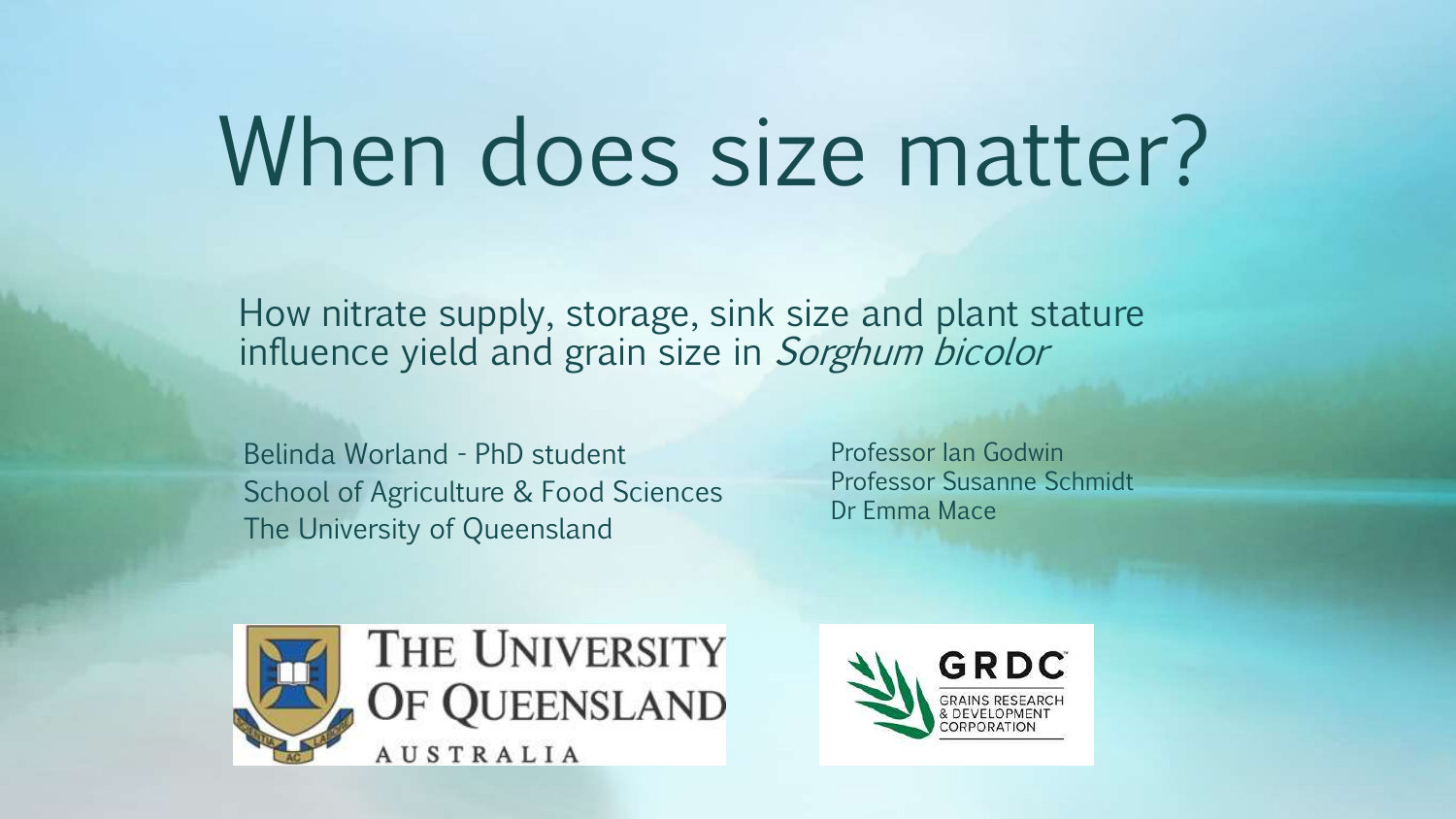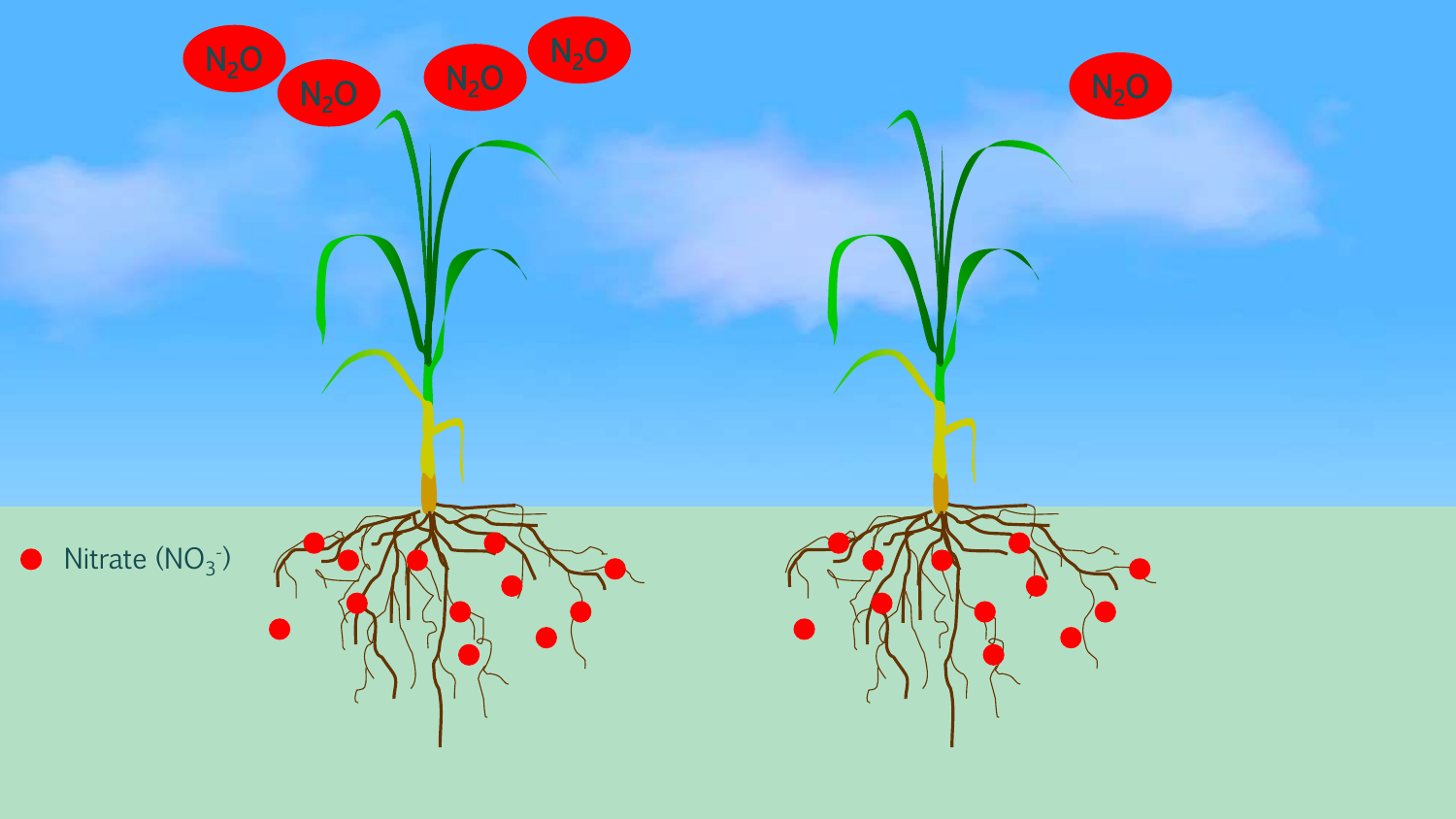### Nitrate accumulation promotes increased yield

"…increased productivity in maize genotypes was due to their ability to accumulate nitrate in their leaves during vegetative growth and to efficiently remobilize this stored nitrogen during grain filling."

Hirel et al. 2001, Plant Physiology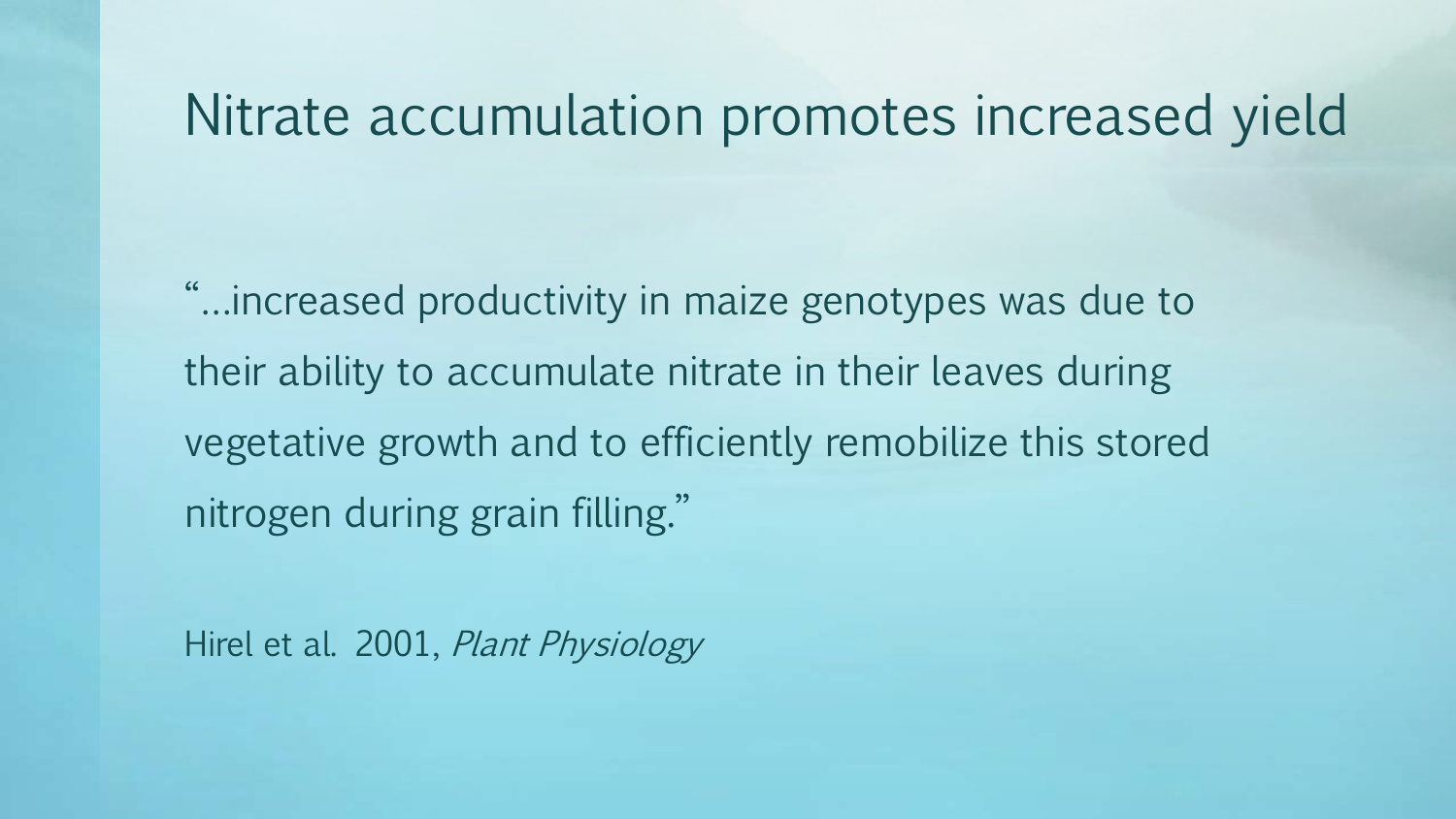## Controlled Glasshouse Experiments

- R931945-2-2 elite Australian breeding line
- Potassium nitrate sole nitrogen source
- High =  $10$ mM KNO $_3$ <sup>-</sup>
- Low =  $1 \text{mM KNO}_3$
- Inert substrate
- Complete nutrient supply
- Well-watered

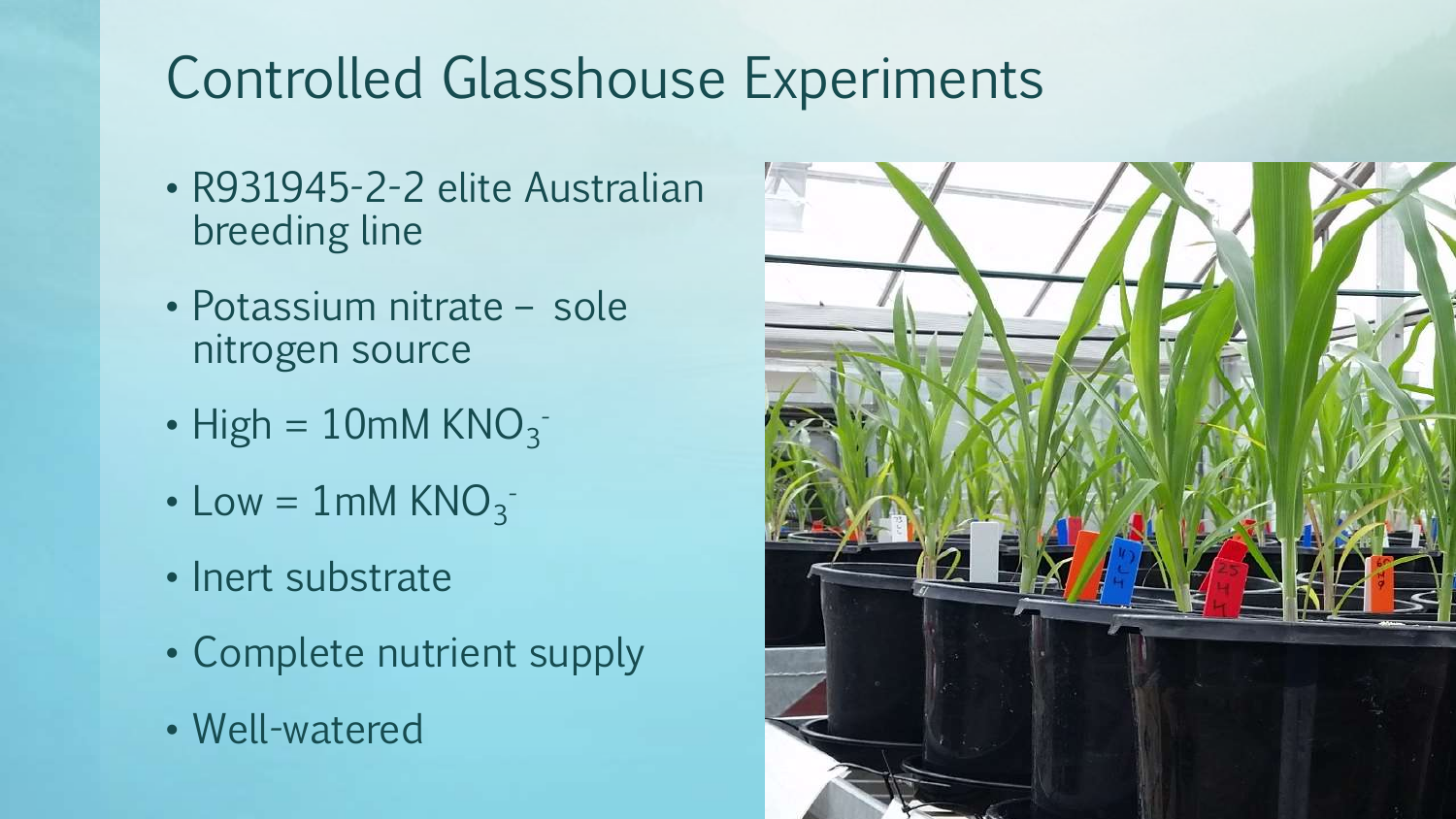# 55 DAS pre-panicle exsertion Nitrate supply changed

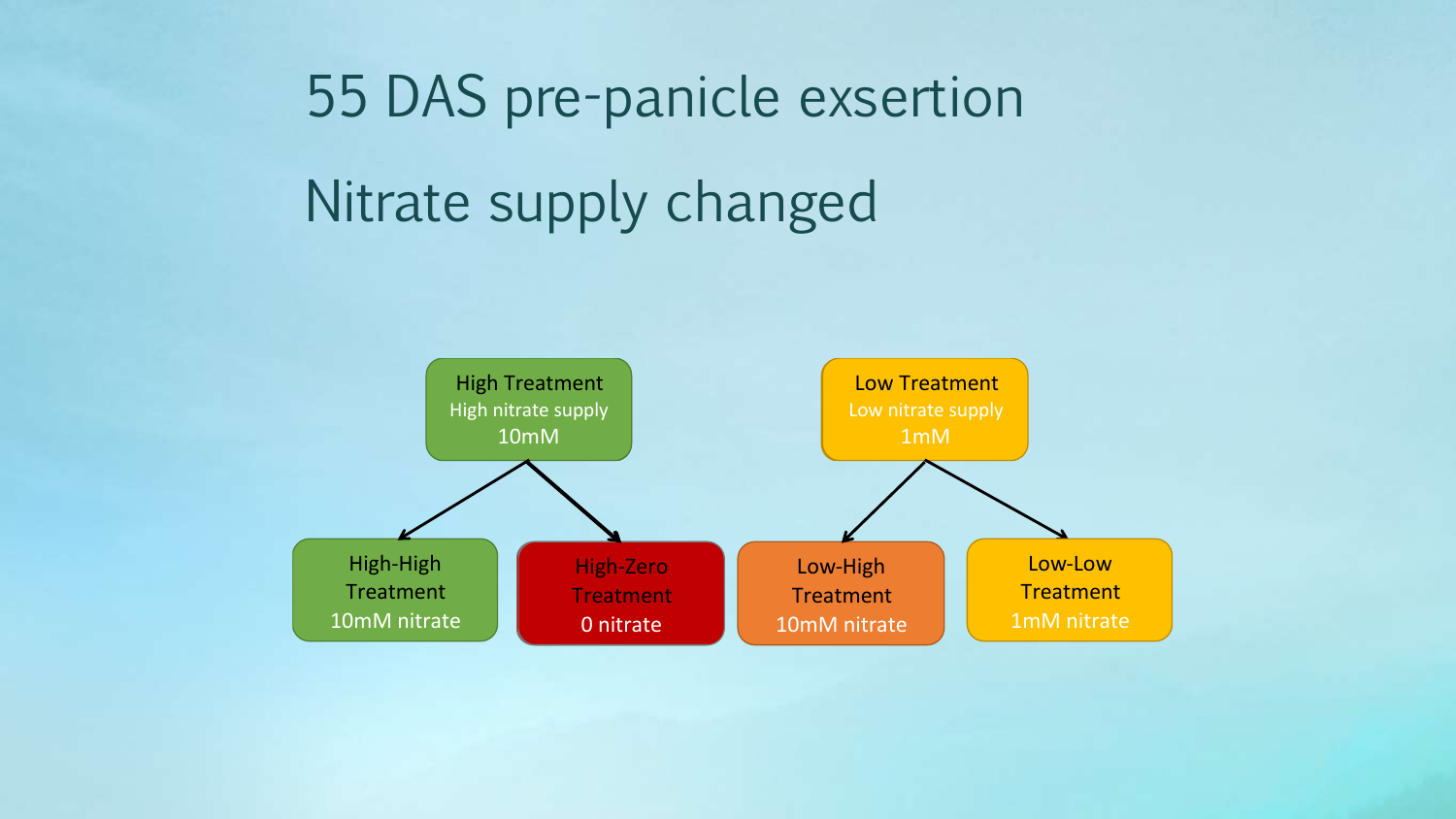## 55 DAS – high or low nitrate supply



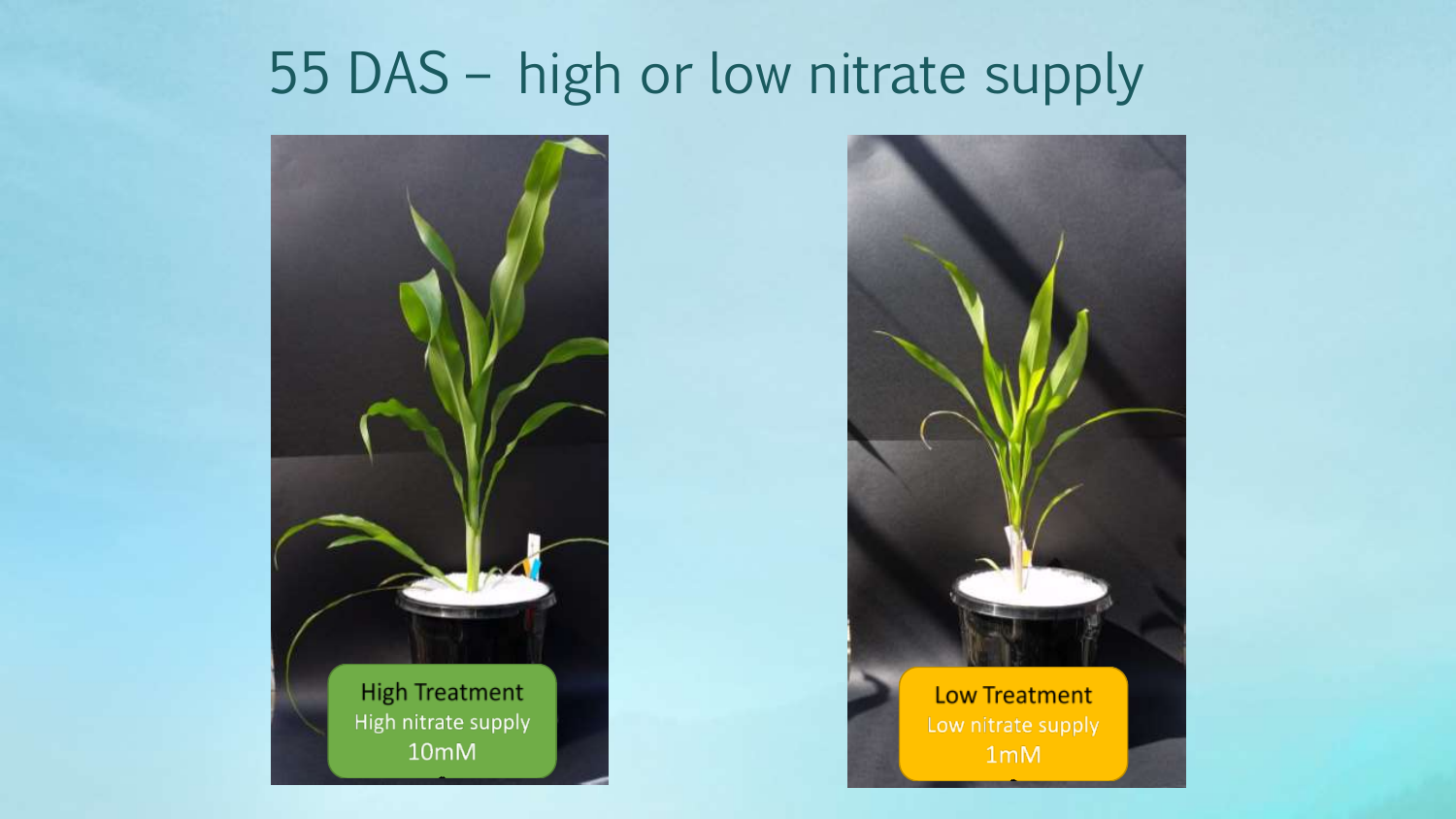### Nitrate concentration highest in LEAF SHEATHS at 55 DAS



Worland et al., Journal of Plant Physiology, 2017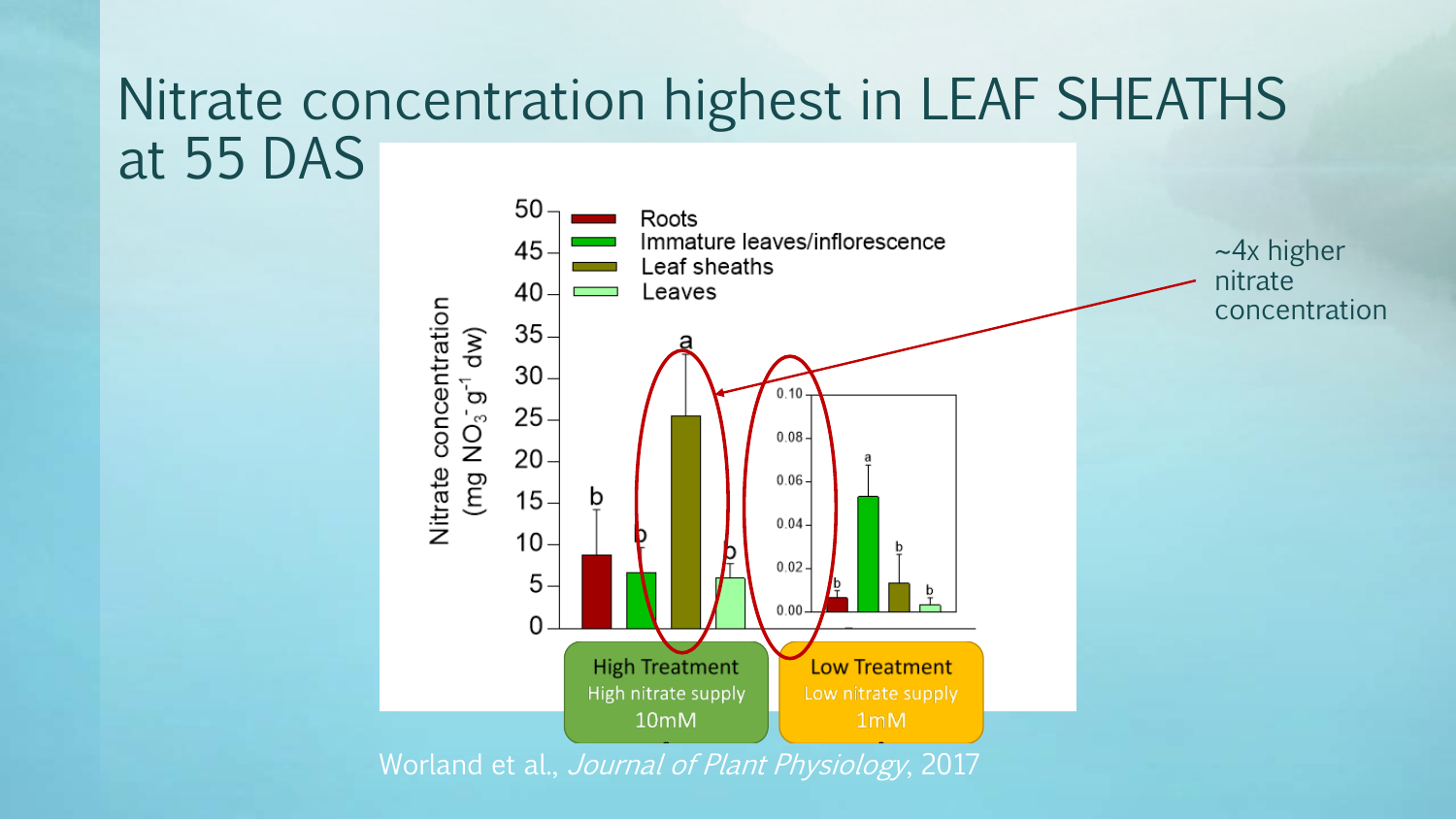### Nitrate was assimilated in all plant organs prior to panicle exsertion



Worland et al., Journal of Plant Physiology, 2017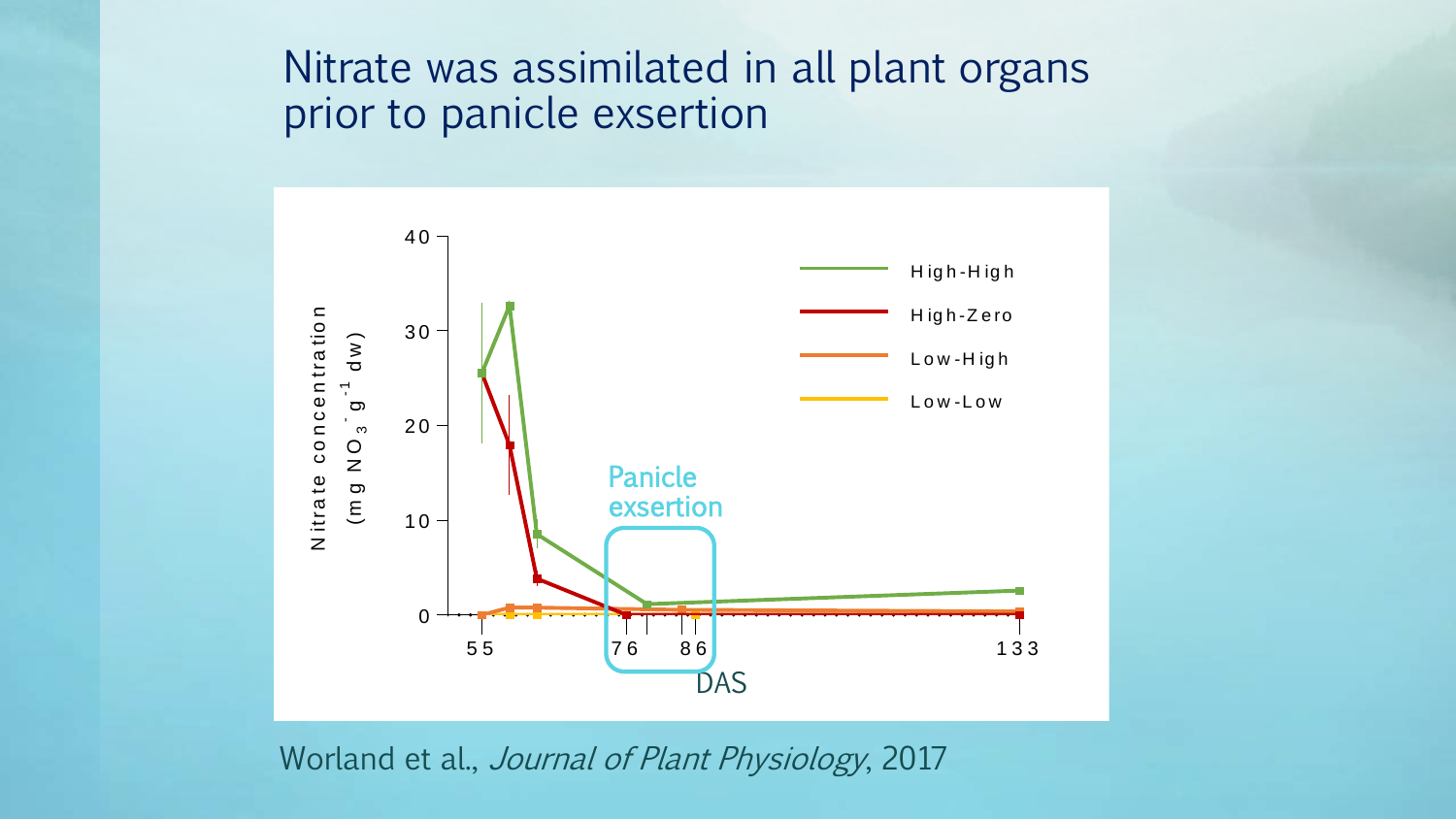### Nitrate supply post-anthesis critical to yield and grain protein



- Nitrate supply increased pre-panicle exsertion
- Panicle 61% smaller than High-High
- 24% less nitrate applied than High-High
- 29% larger grains than High-High
- Similar yield and protein content

Worland et al., Journal of Plant Physiology, 2017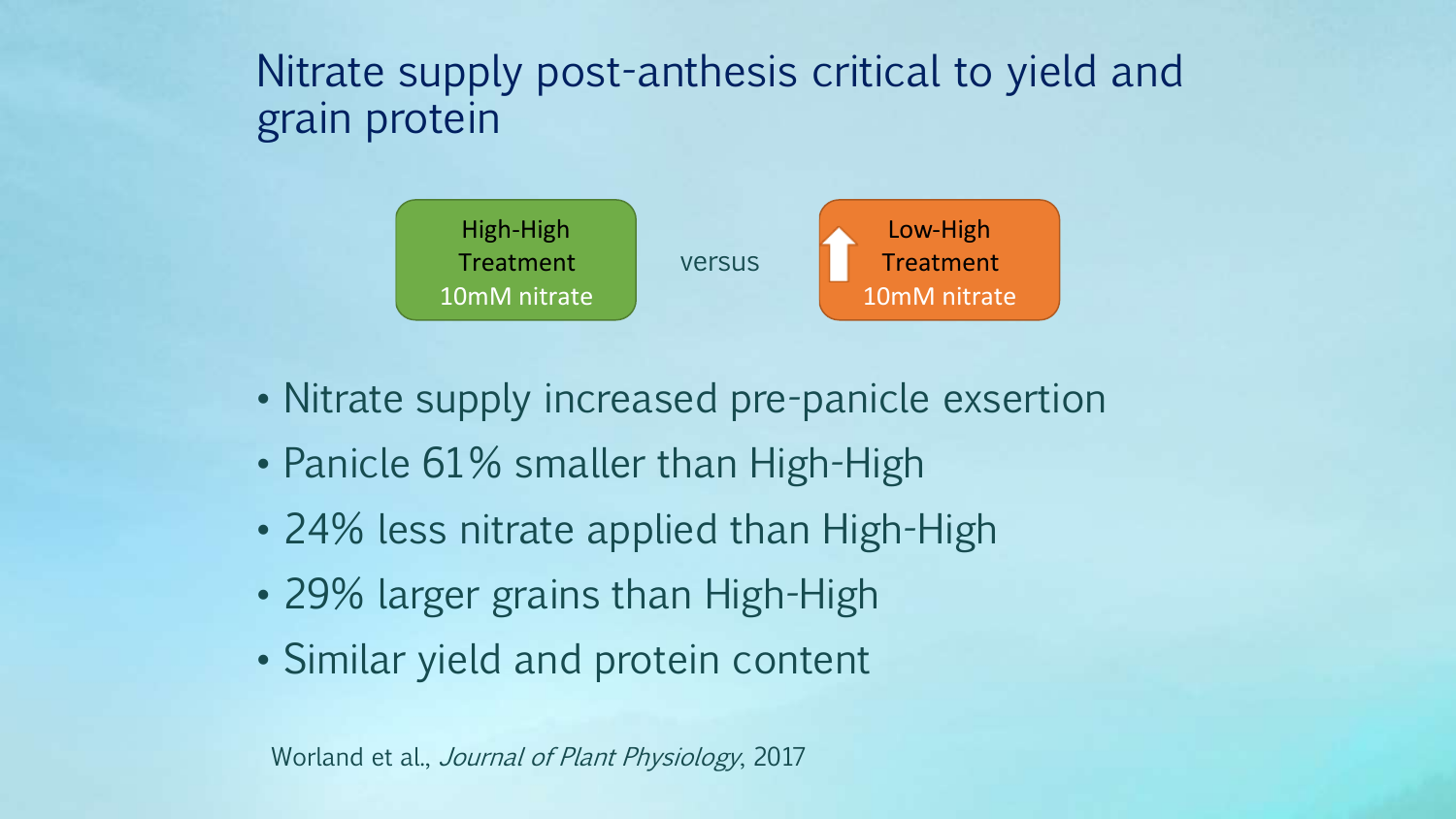

### Transcriptomes of leaf sheath



- Harvested 4 times, every 2 days after change in nitrate supply
- Transcriptome produced at 4 days after change in nitrate supply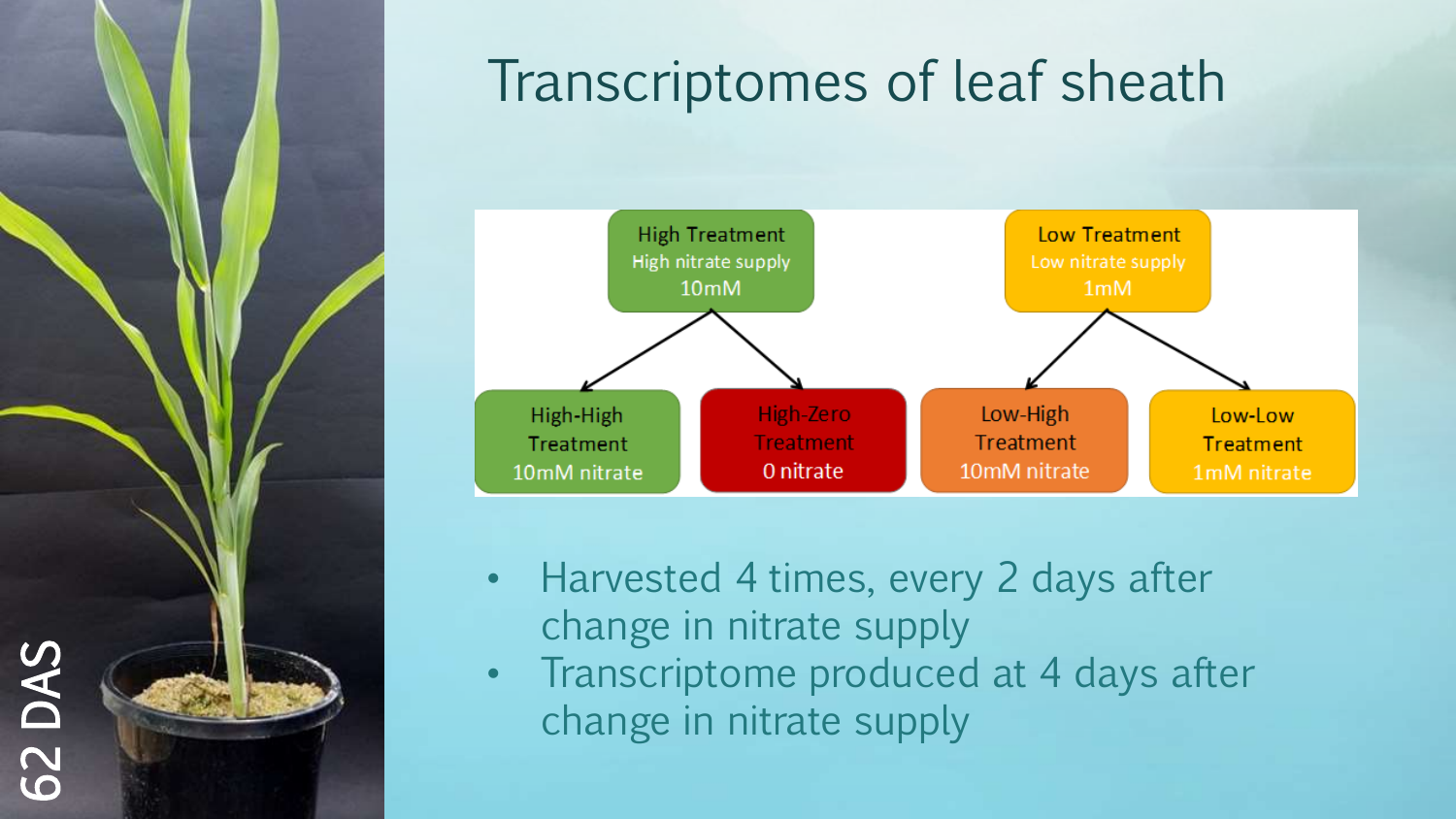## Nitrate & Ammonium assimilation pathway

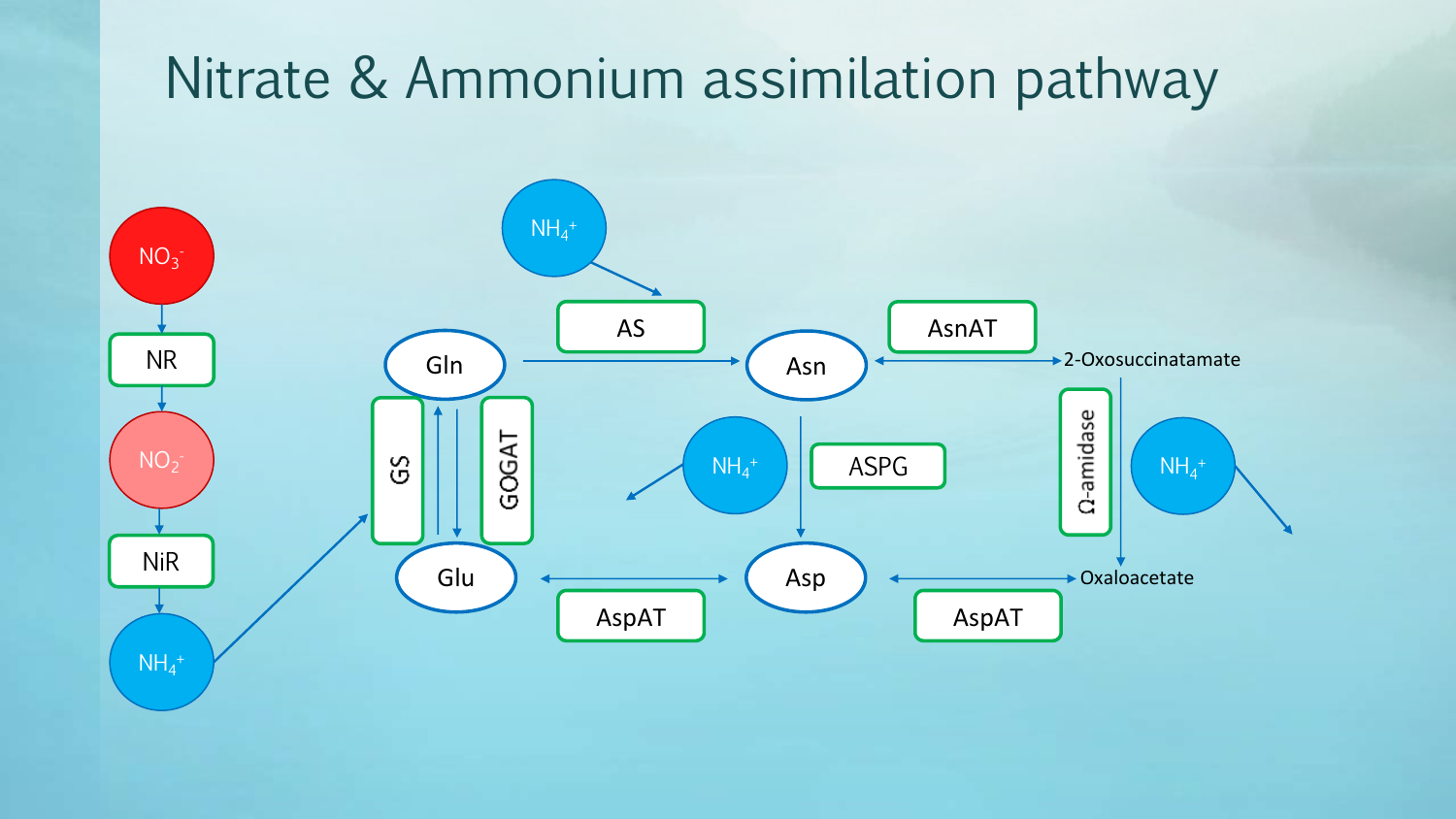### Nitrogen assimilation and mobilization in leaf sheaths

- Differential gene expression of N assimilation enzymes being validated (qPCR)
- Quantification of free amino acids & ammonium (UPLC)
- Differential gene expression of
	- 1 ammonium transporter
	- 6 low and 1 high-affinity nitrate transporters
	- 5 peptide transporters being validated (qPCR)
- Creation of hypothetical nitrogen assimilation and mobilization pathways under variable conditions of nitrate supply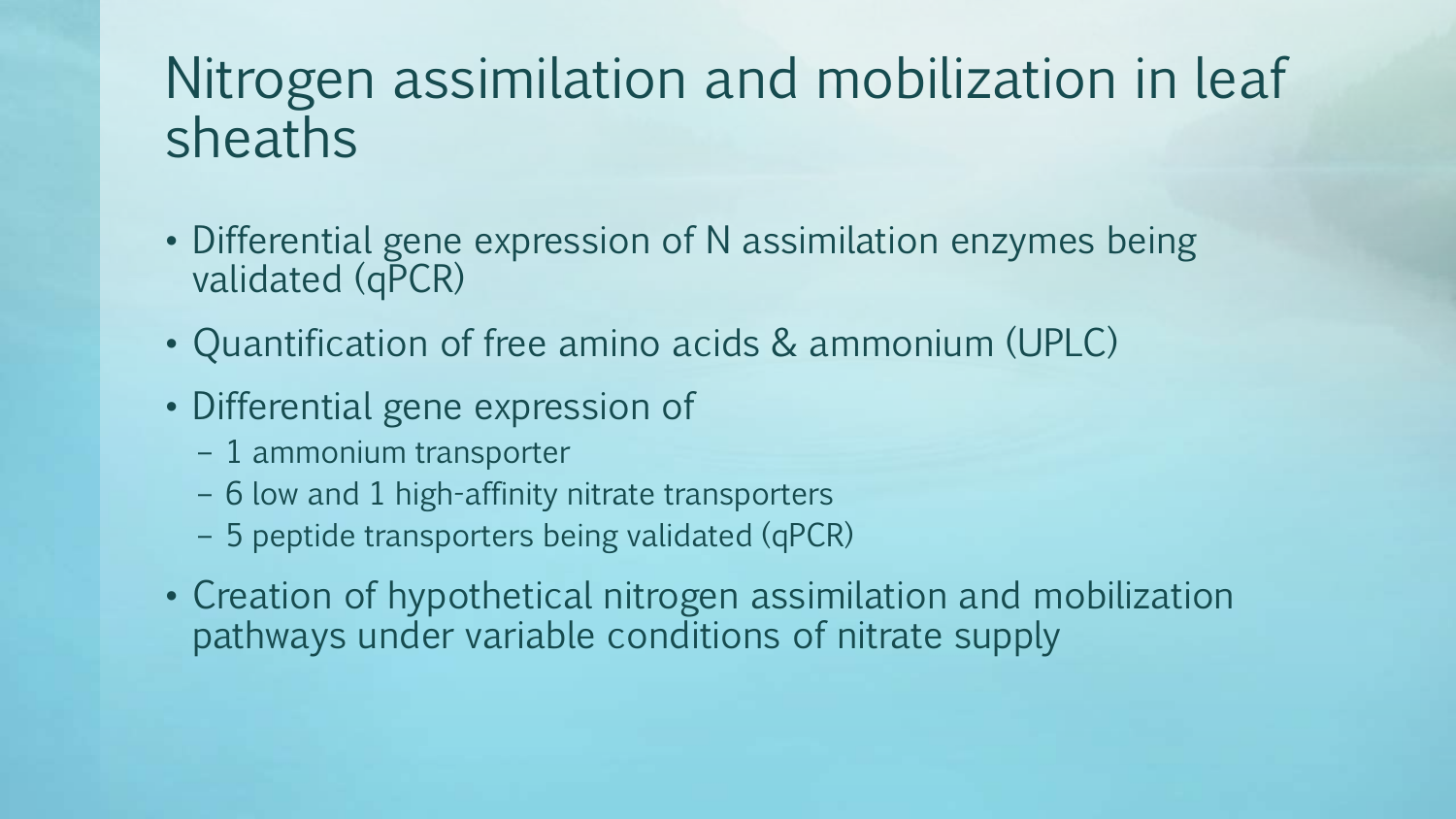#### Nitrogen sink size - yield vs grain size

- protein content

Nitrate storage & assimilation - maximise nitrate storage by increasing leaf sheath size

**TEMPORARY** 

Nitrogen

SINK

#### Nitrate supply & timing - critical POST-anthesis

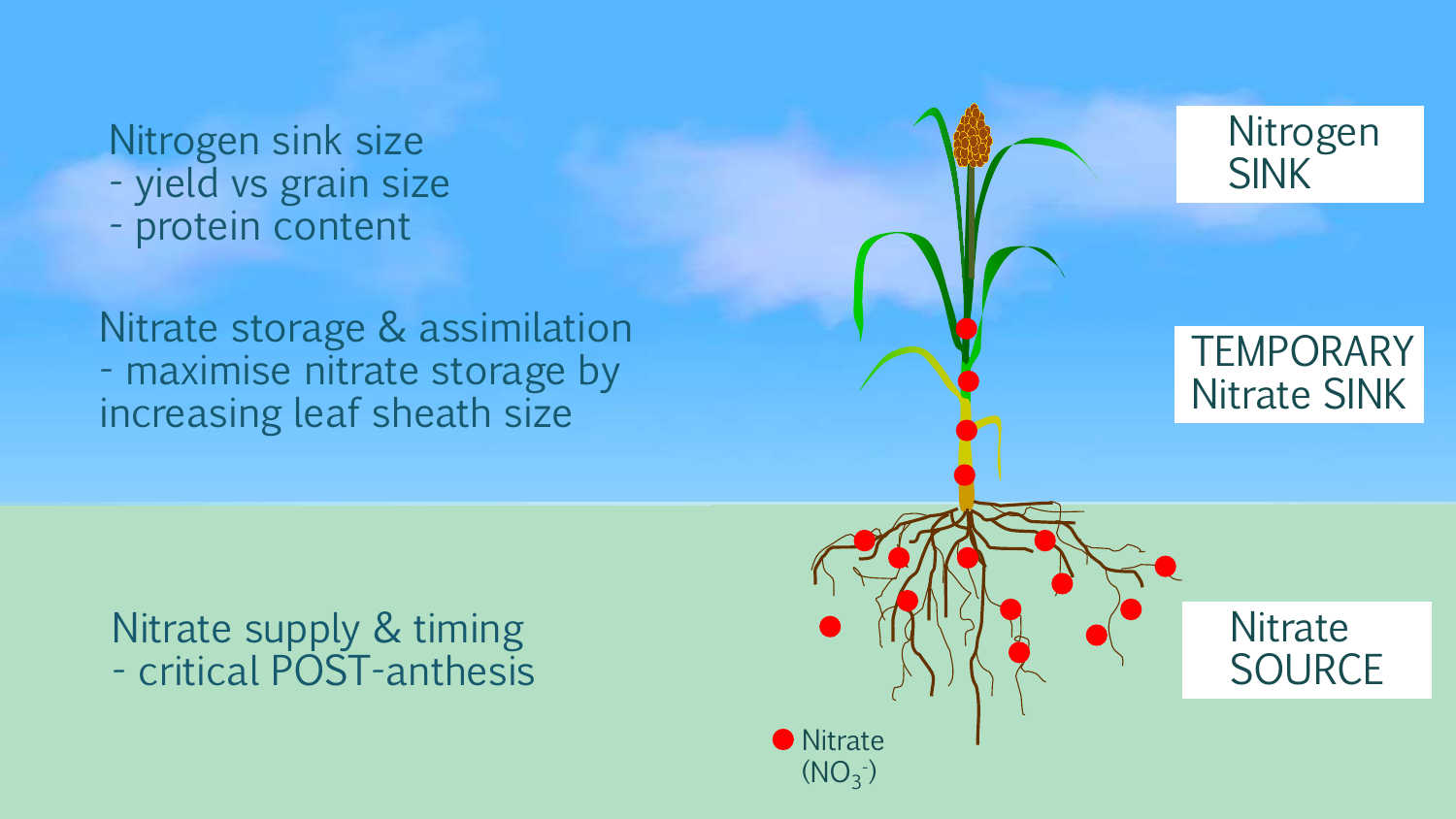### R931945-2-2 Australian elite breeding line



High-High **Treatment** 

Supply – 10mM

### R931945-2-2 dw3 mutant



Nearisogenicline (NIL)

Increased temporary nitrate sink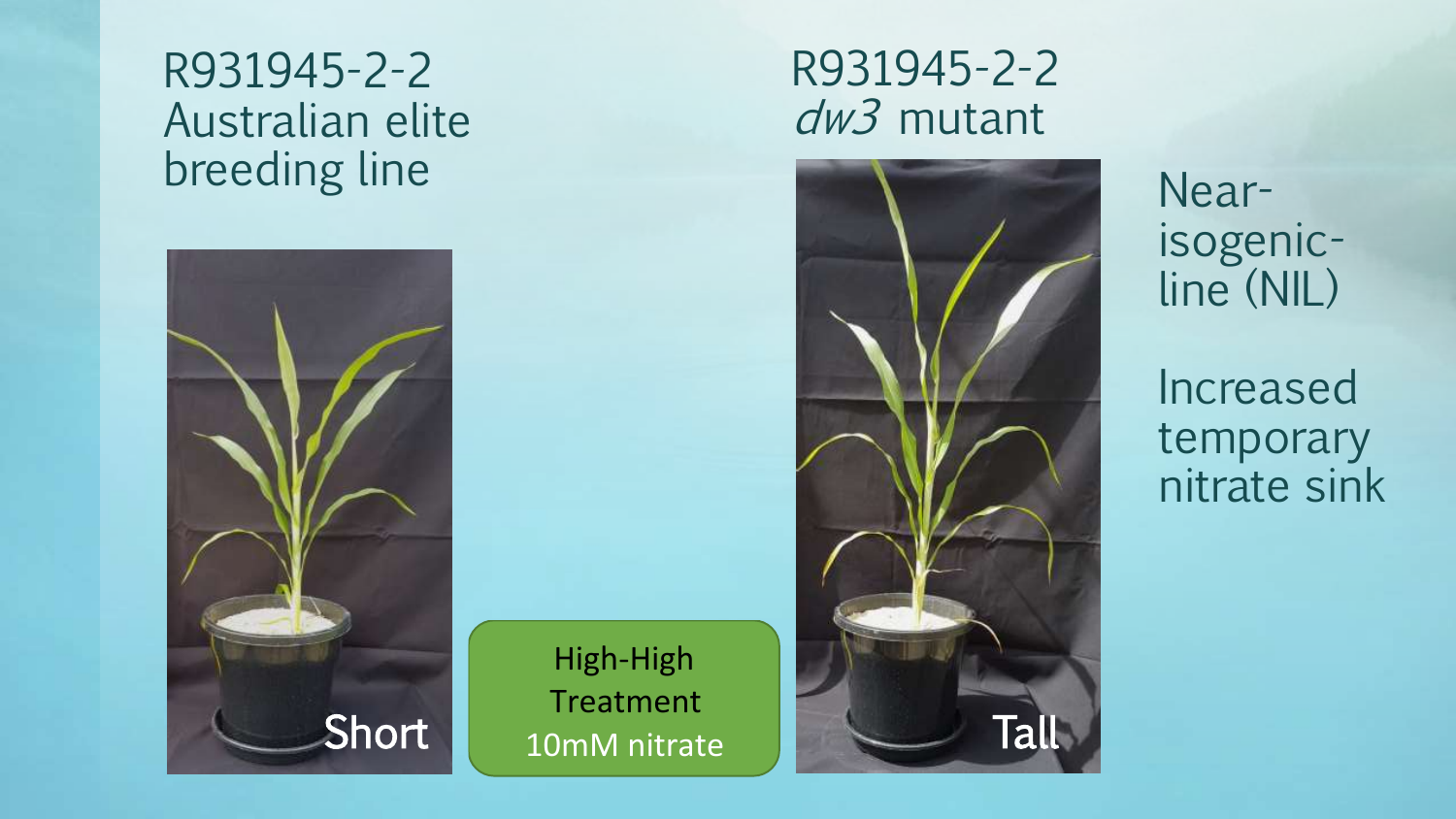46% shorter p<0.0005 Smaller, greener leaves p<0.005 Narrower stems p<0.01



#### ~6 days slower to flag leaf p<0.05

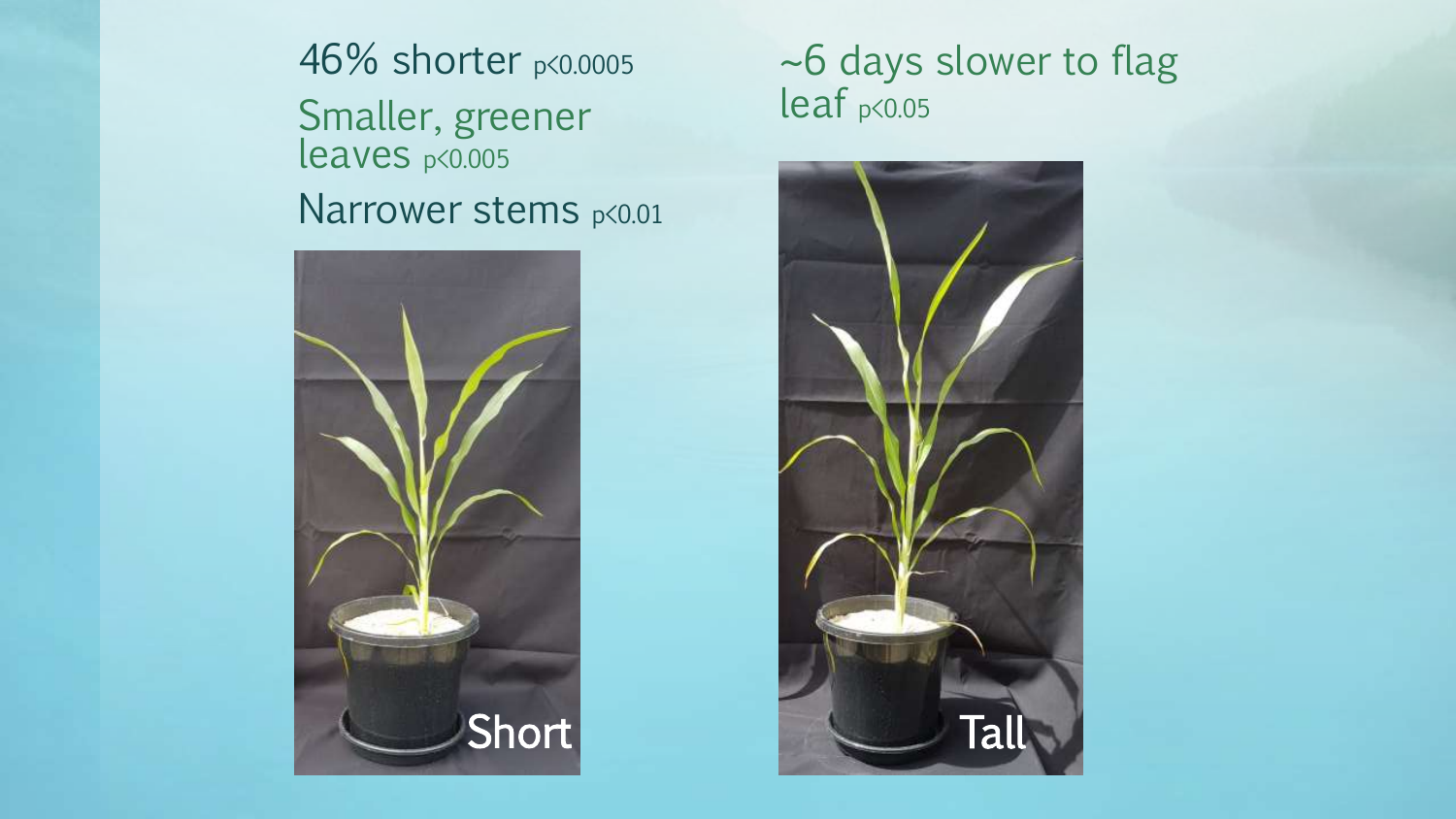# 10 days AFTER flag leaf





### Tall plants had:-

- 67% larger shoot biomass p<0.005
- 25% more total nitrogen p<0.01
- 70% longer leaf sheaths p<0.005
- 98% more leaf sheath biomass p<0.01

- therefore larger potential stores of nitrate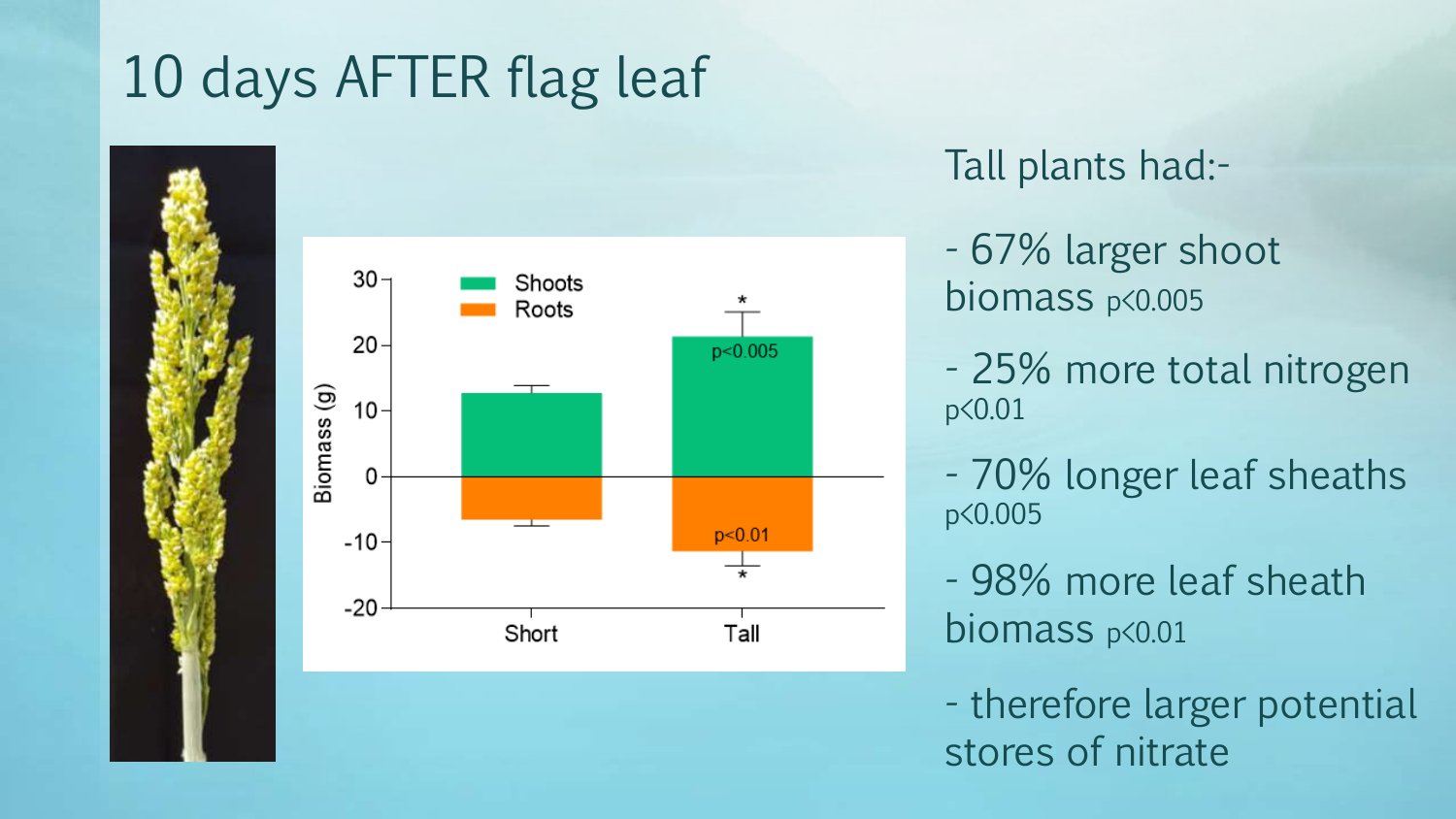### Total 15N-nitrate uptake & mobilization



 $\cdot$  <sup>15</sup>N labelled KNO<sub>3</sub><sup>-</sup> for 3 hours

• 34% more <sup>15</sup>Nnitrate in Tall plants

 $\cdot 67\%$  more  $^{15}$ Nnitrate in Tall leaf sheaths  $p$ <0.01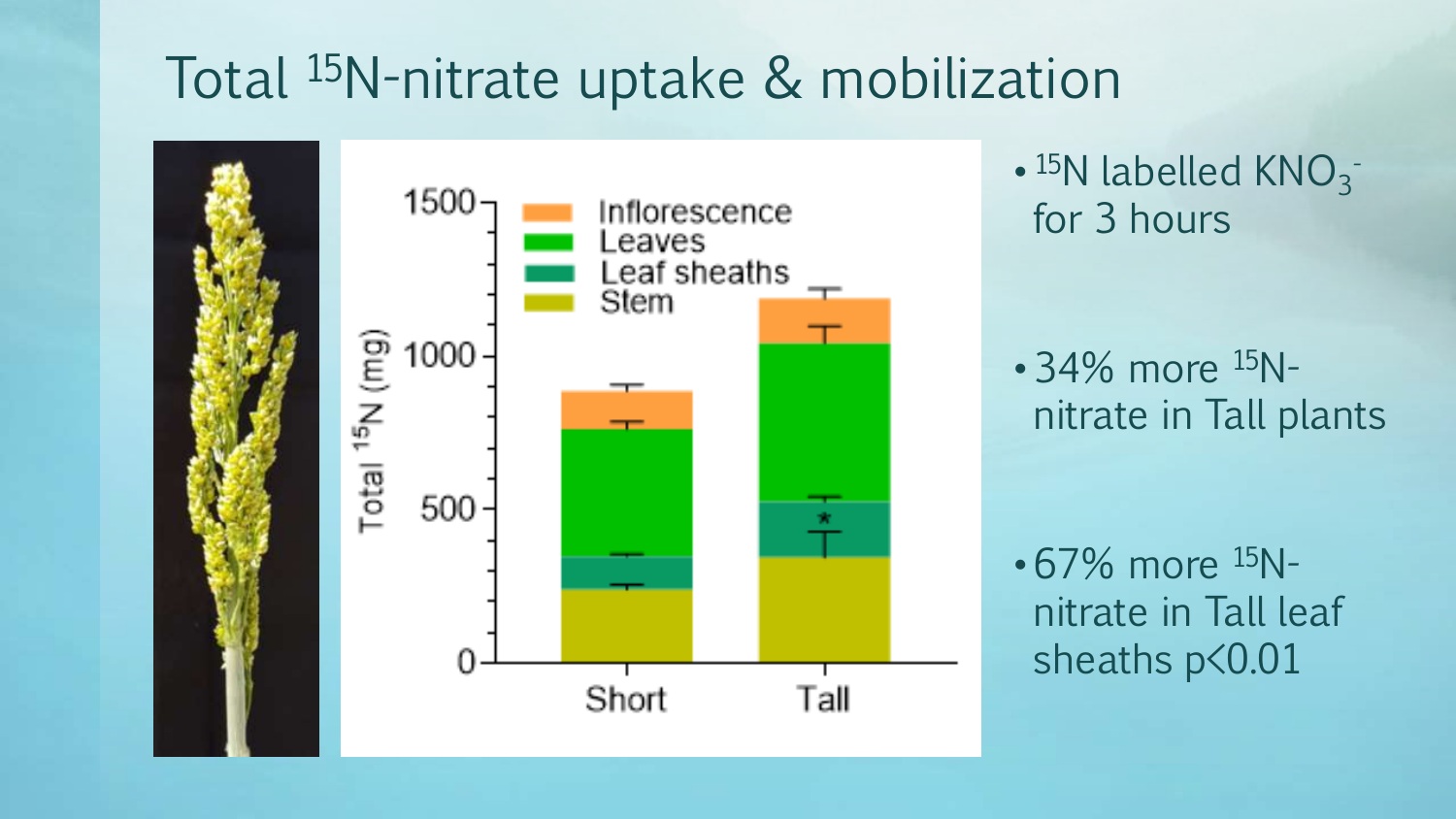# Half-head treatment 10 days AFTER flag leaf appeared



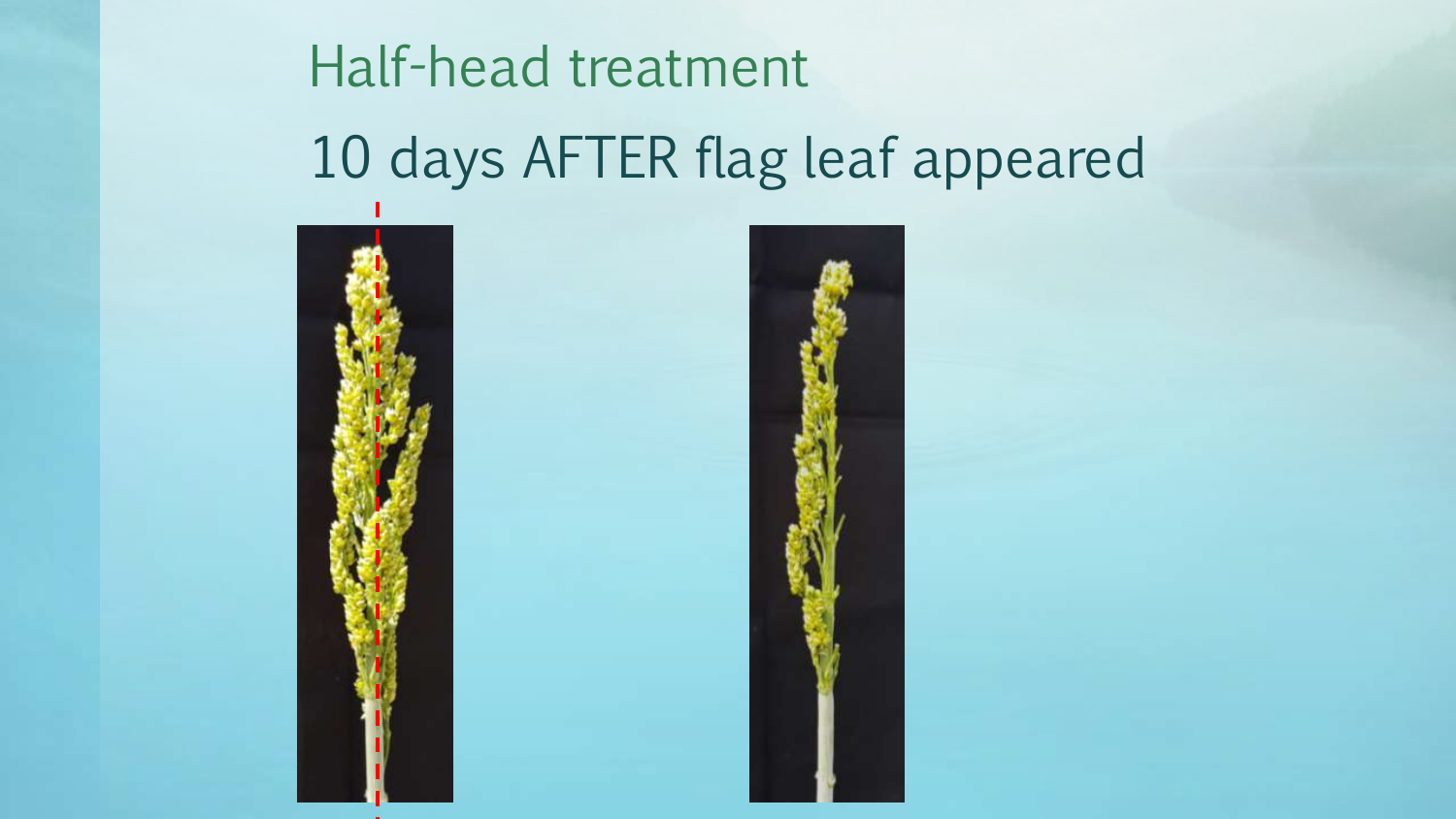# 24 days after flag leaf (i.e. 14 days after half-head treatment)



- Larger shoot biomass in Tall genotype  $p\leq 0.0005$
- Full-head unripe grain yield larger than Halfhead p<0.05
- TKW significantly different between treatments p<0.05
- Grains are larger in Half-heads by 10% (Tall) & 23% (Short)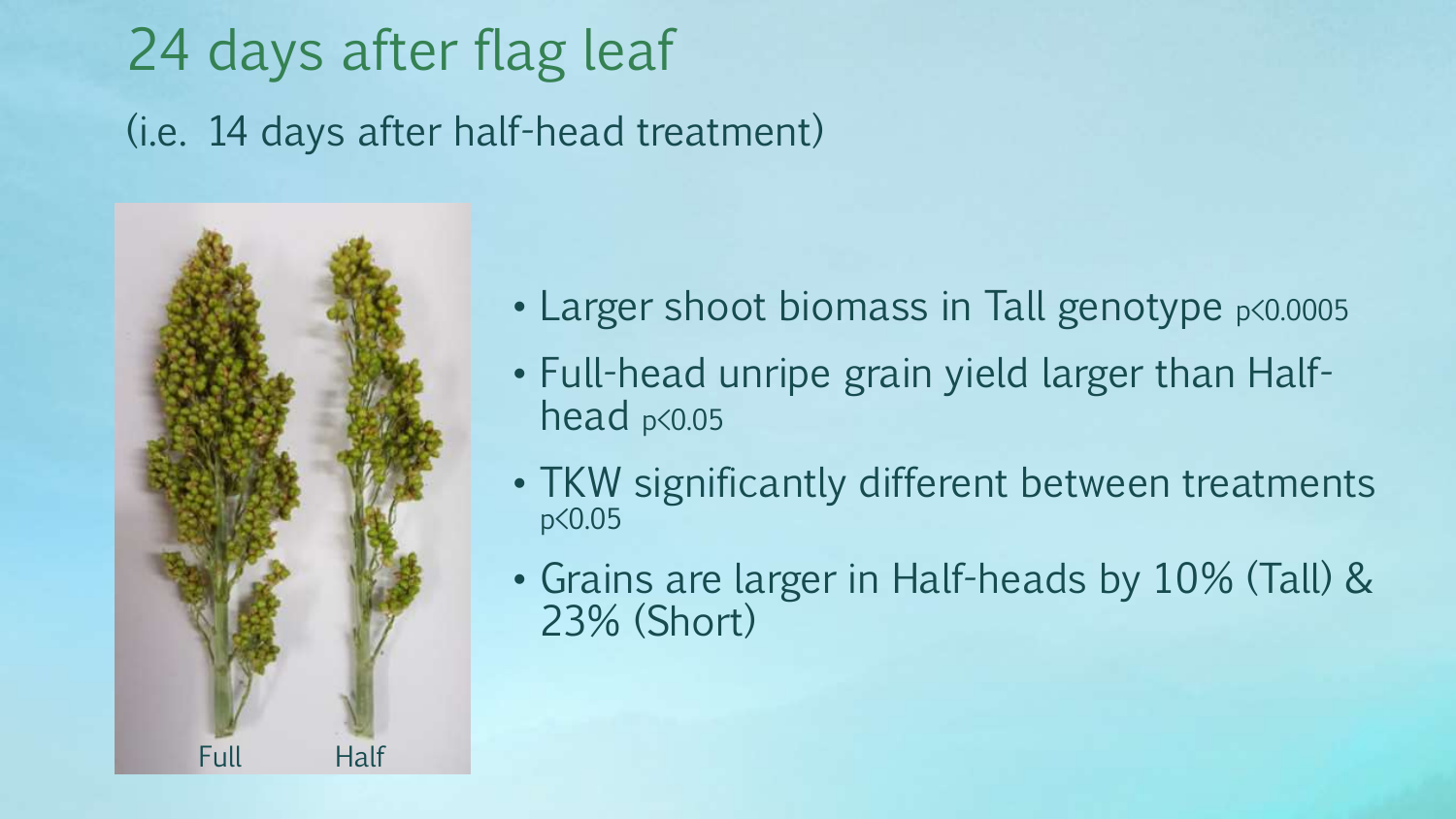### 50 days after flag leaf – mature grain

- Short genotype has lower yield\*
- HI higher in Short but does not offset effect of shoot biomass\*
- Grain number was reduced in Short genotype
- Tall Full-head 30-42% smallest grains p<0.05
- \* Same results in field George-Jaeggli et al., Field Crops Research 2011

|                        | Grain  | Yield             | TKW   | <b>Harvest</b> |  |
|------------------------|--------|-------------------|-------|----------------|--|
|                        | number | $\left( g\right)$ |       | Index          |  |
| <b>Short Full-head</b> | 323    | 10.5              | -32.7 |                |  |
| <b>Short Half-head</b> | 198    | 6.3               | 32.0  | 29%            |  |
| <b>Tall Full-head</b>  | 630    | (14.6)            | 23.1  | 33%            |  |
| <b>Tall Half-head</b>  | 148    |                   |       | $14\%$         |  |

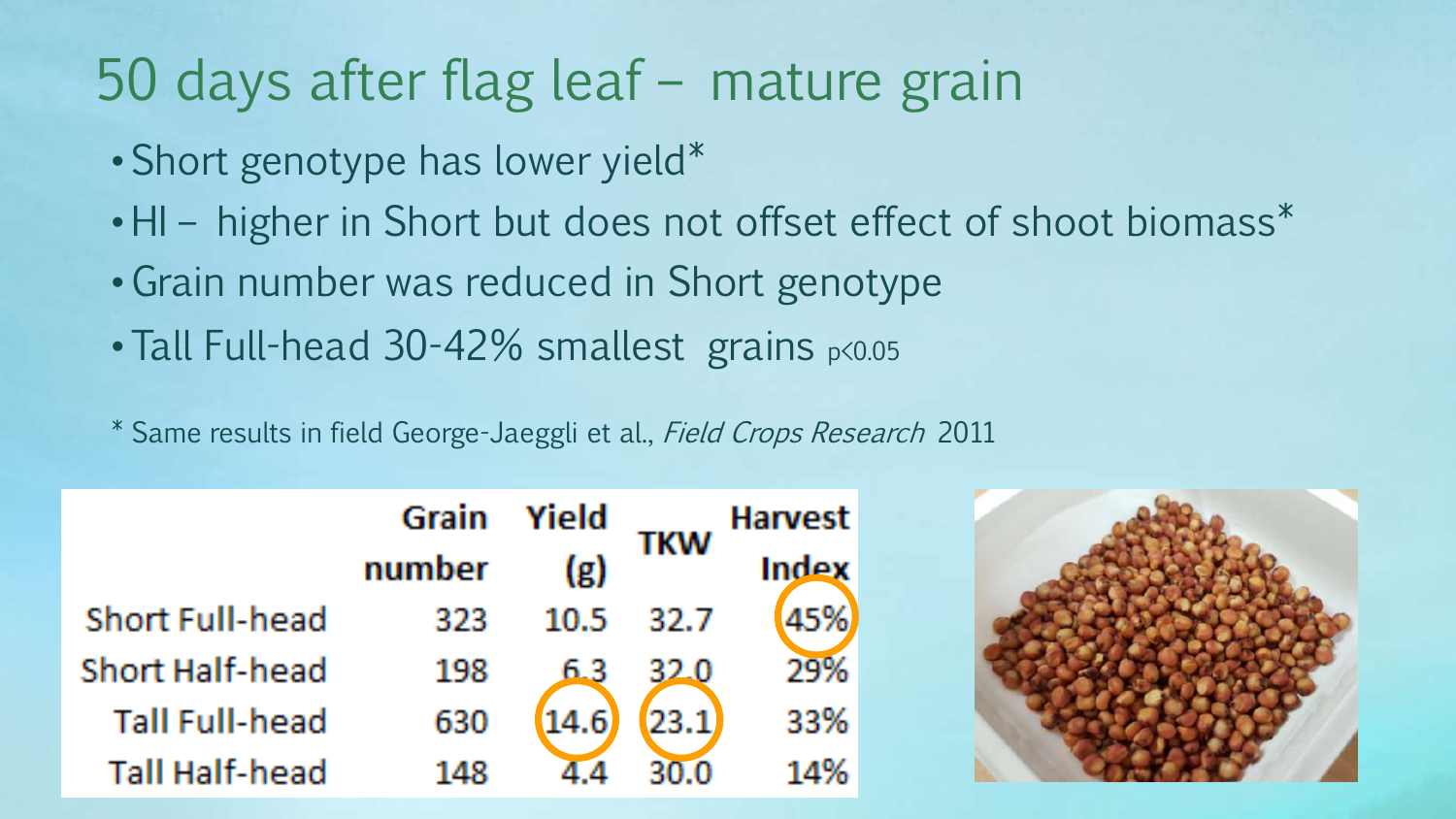## 50 days after flag leaf – mature grain

|                        | Grain  | Yield (g) | <b>TKW</b> | <b>Grain Protein</b> |  |
|------------------------|--------|-----------|------------|----------------------|--|
|                        | number |           |            | Conversion           |  |
| <b>Short Full-head</b> | 323    | 10.5      | 32.7       | 12%                  |  |
| Short Half-head        | 198    | 6.3       | 32.0       | 13%                  |  |
| <b>Tall Full-head</b>  | 630    | (14.6)    | (23.1)     | 10%                  |  |
| <b>Tall Half-head</b>  | 148    |           | 30.0       |                      |  |

- Tall genotype
	- highest grain number
	- highest yield
	- smallest grains
	- lowest protein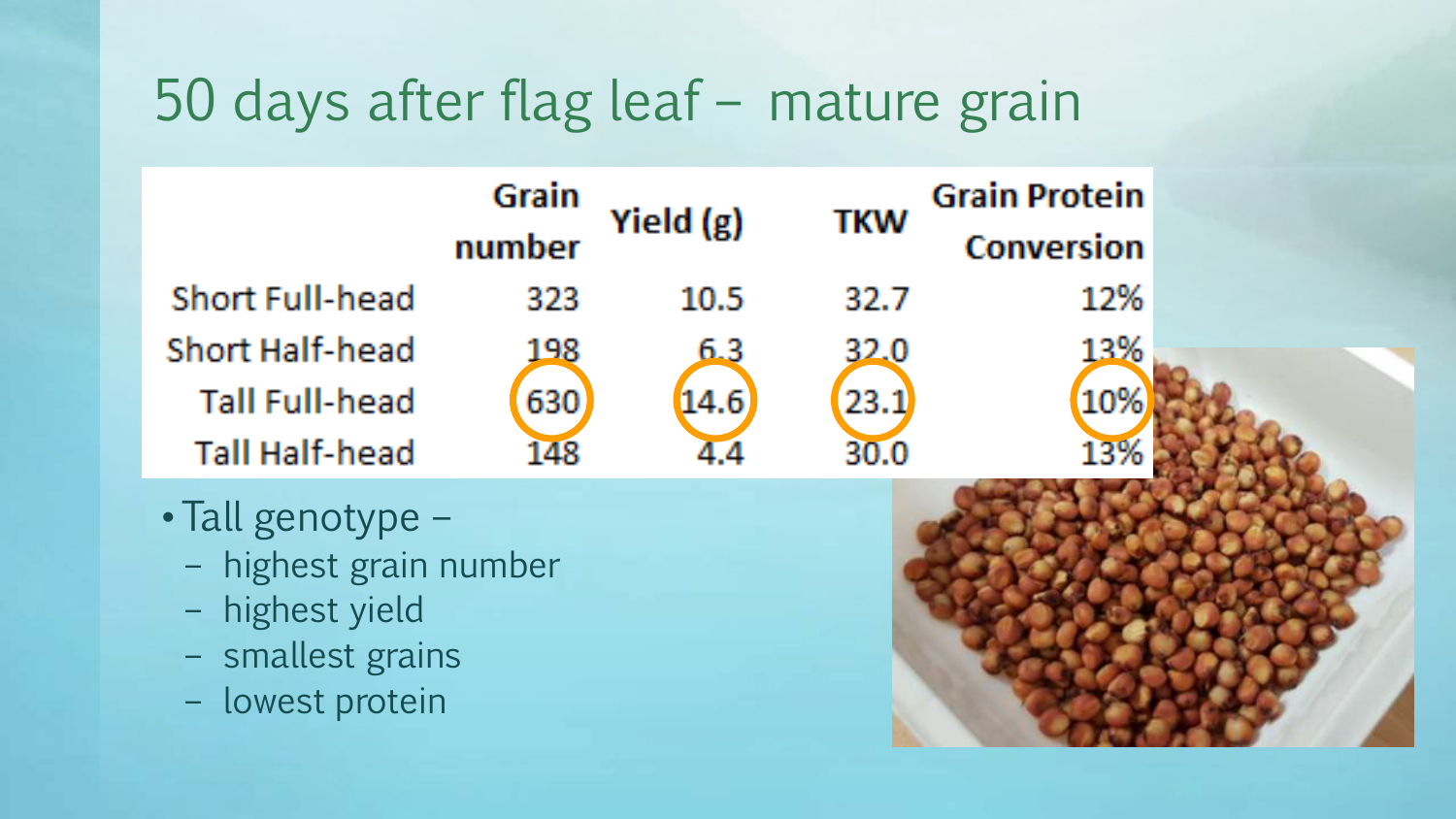# 24 days after flag leaf - Gene expression analysis (qPCR)



- Genes associated with grain size and grain number
- Under selection in multiple cereals – GW8, PBF1, Bt2, GW5, GIF1
- Under selection at gene level in sorghum – DEP2, IPT2, SRS3, SMG1, BRD2
- Also associated with improved NUE in rice – GS3, DEP1
- Seed number in rice TH1
- Kernel N transport in maize Gln-4

Genes selected from Tao et al., Frontiers in Plant Science, 2017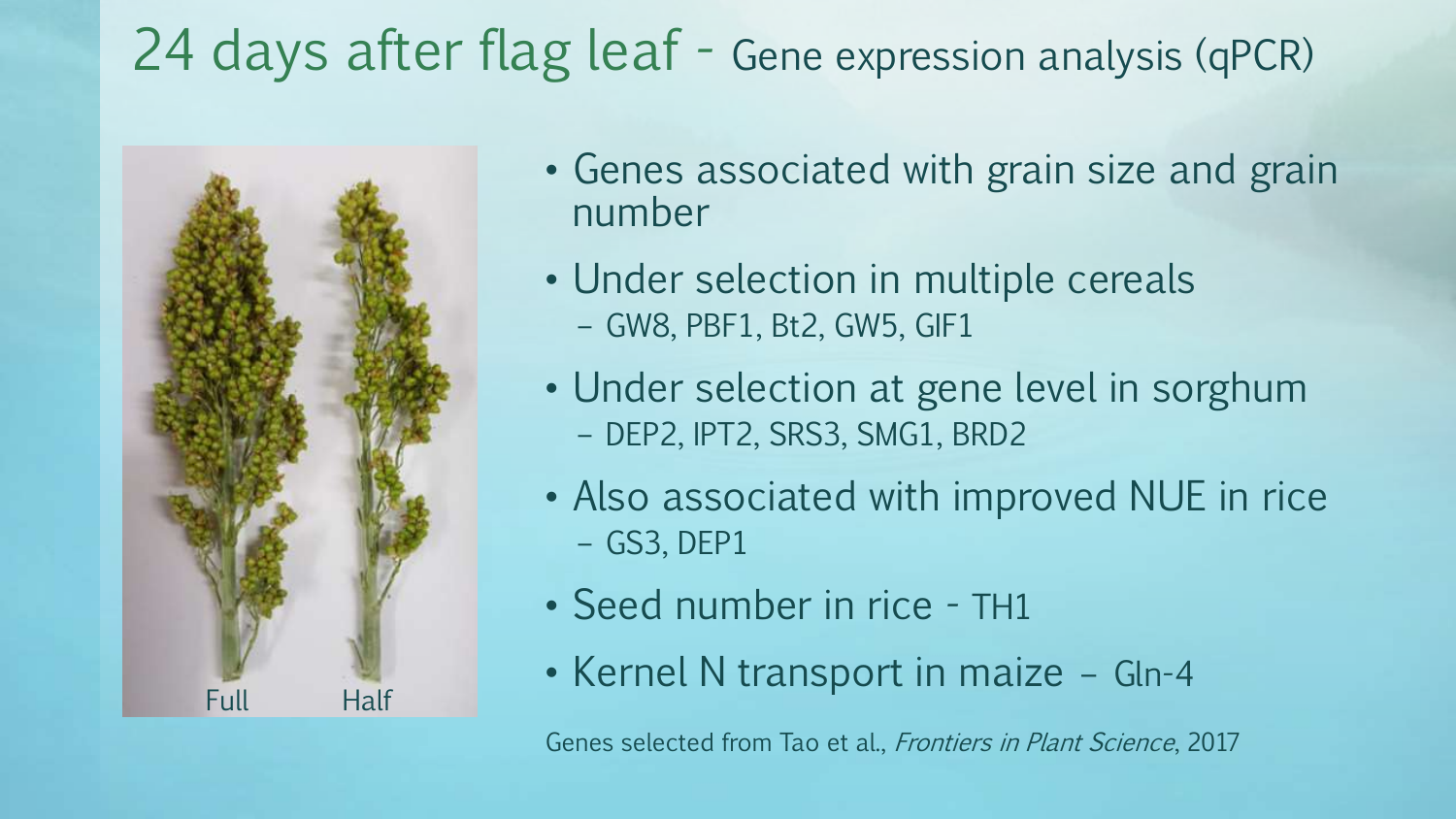Poster Presentation on Wednesday & Thursday Basam Tabet – P26 – Breeding



- Transgenic field trials breaking the nexus between yield and grain size
- GS3 & DEP1 orthologues
- RNAi and CRISPR –Cas9 technologies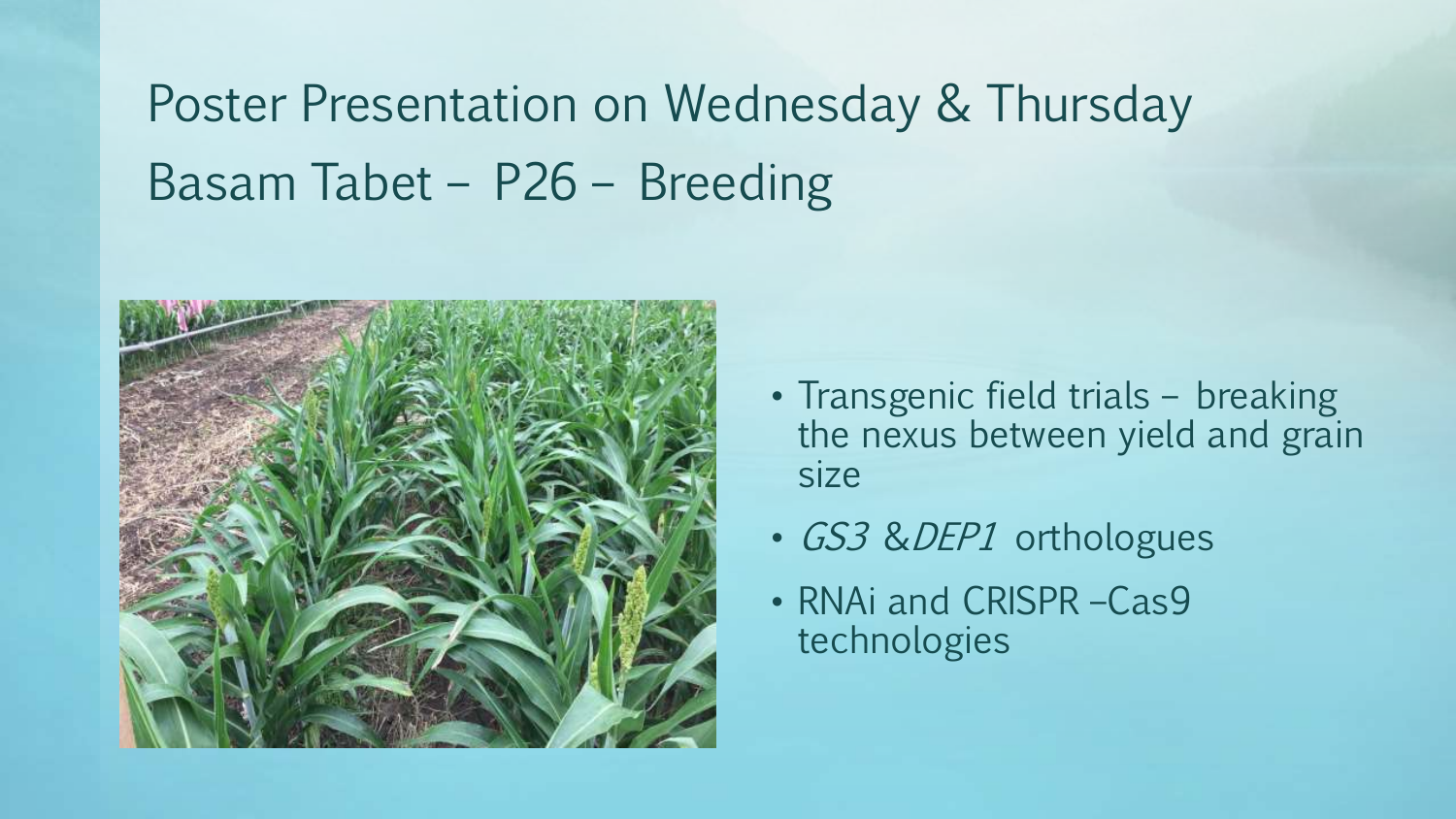### Acknowledgements

**Supervisors** Professor Ian Godwin, Professor Susanne Schmidt & Dr Emma Mace

Grains Research & Development Corporation

Department of Agriculture & Fisheries, Queensland

David Jordan, Andrew Borrell, Alan Cruickshank, Edward Gilding, Barbara George-Jaeggli